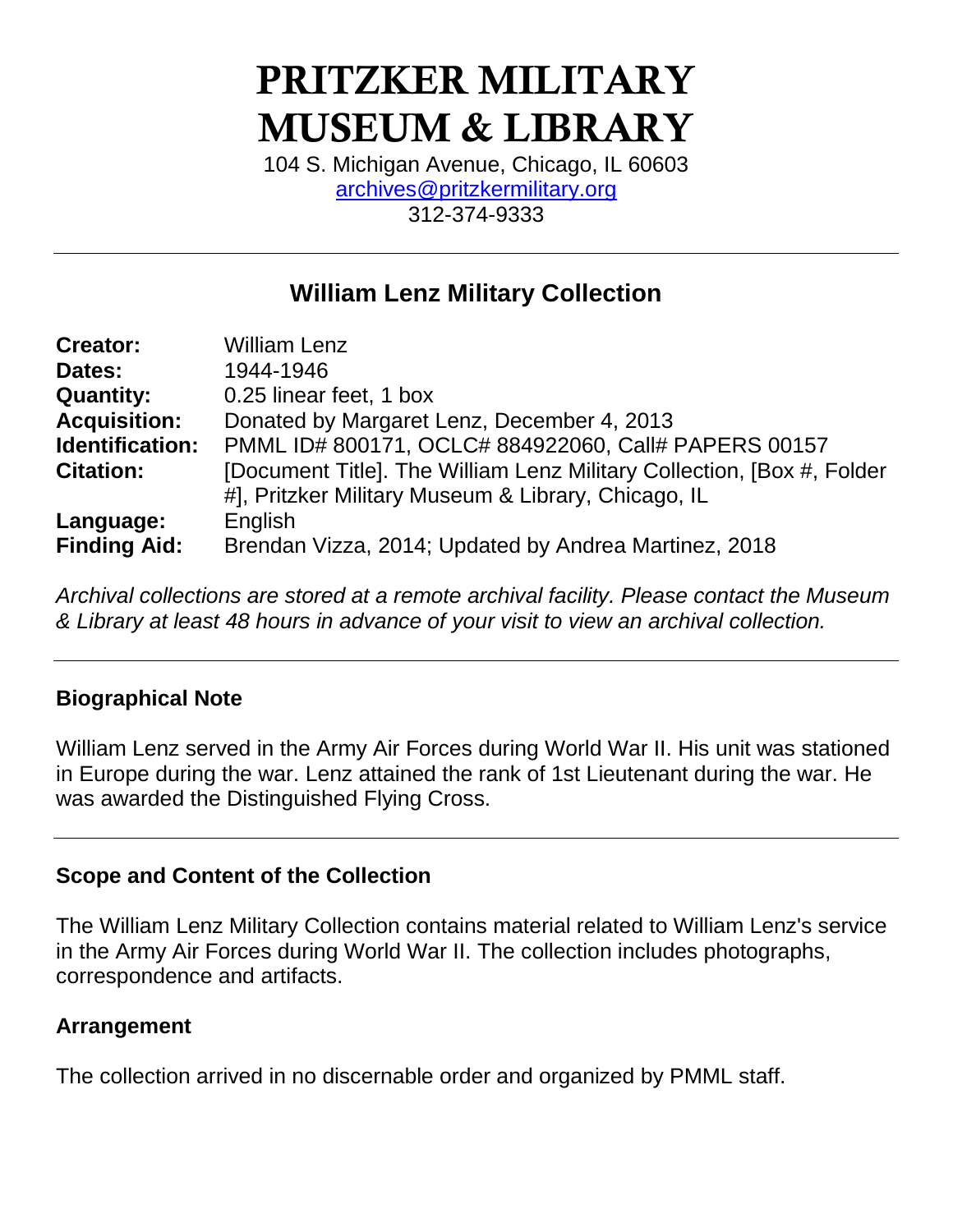## **Rights**

Copyrights held by Margaret Lenz were transferred to the Pritzker Military Museum & Library. All other rights are held by the author or publisher. Users assume responsibility for following copyright laws as established by US Code Title 17.

## **Separations**

| <b>Item ID</b> | Call<br><b>Number</b> | <b>Description</b>                |
|----------------|-----------------------|-----------------------------------|
| 800171001      |                       | Uniform                           |
| 800171002      |                       | U.S. Military Issued Sleeping Bag |
| 800171003      |                       | Nazi Flag                         |
| 800171004      |                       | German Helmet-WWII                |
| 800171005      |                       | <b>Russian Helmet-WWI</b>         |
| 800171006      |                       | Chicago Herald Newspaper          |
| 800171007      |                       | Air Medal                         |
| 800171008      |                       | <b>Distinguished Flying Cross</b> |
| 800171019      |                       | <b>German Helmet-WWII</b>         |
| 800171020      |                       | Chicago Herald Newspaper          |

## **Key Subjects**

This collection is indexed under the following headings in the Library's online catalog. Researchers interested in materials about related topics, persons, or places should search the catalog using these subject headings.

## **Subjects**

United States. Army Air Forces. World War II